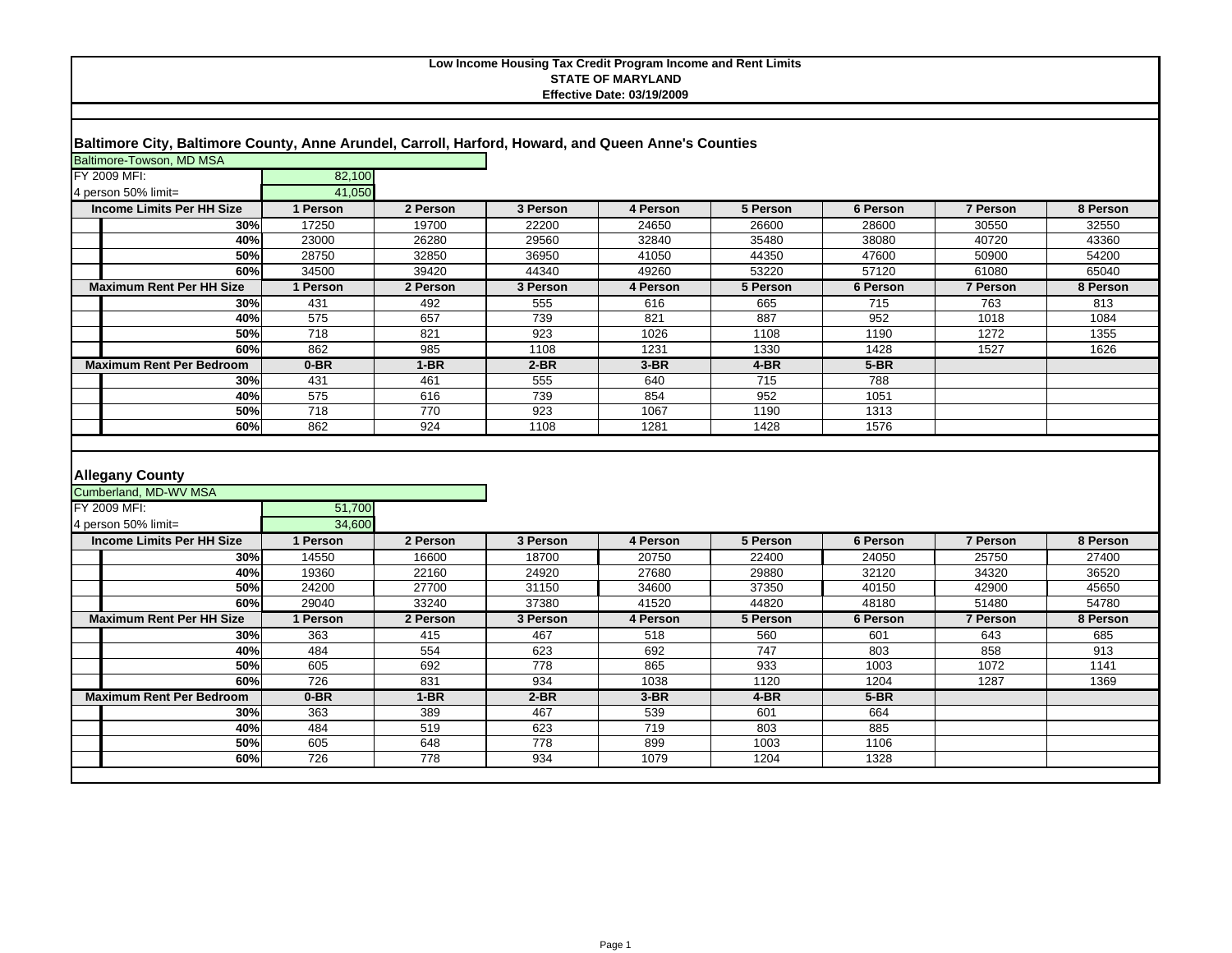|                                                 |          |          | Low Income Housing Tax Credit Program Income and Rent Limits | <b>STATE OF MARYLAND</b>          |                  |          |                 |          |
|-------------------------------------------------|----------|----------|--------------------------------------------------------------|-----------------------------------|------------------|----------|-----------------|----------|
|                                                 |          |          |                                                              | <b>Effective Date: 03/19/2009</b> |                  |          |                 |          |
|                                                 |          |          |                                                              |                                   |                  |          |                 |          |
| <b>Washington County</b>                        |          |          |                                                              |                                   |                  |          |                 |          |
| Hagerstown-Martinsburg, MD-WV MSA               |          |          |                                                              |                                   |                  |          |                 |          |
| FY 2009 MFI:                                    | 66,600   |          |                                                              |                                   |                  |          |                 |          |
| 4 person 50% limit=                             | 34,600   |          |                                                              |                                   |                  |          |                 |          |
| <b>Income Limits Per HH Size</b>                | 1 Person | 2 Person | 3 Person                                                     | 4 Person                          | 5 Person         | 6 Person | 7 Person        | 8 Person |
| 30%                                             | 14550    | 16600    | 18700                                                        | 20750                             | 22400            | 24050    | 25750           | 27400    |
| 40%                                             | 19360    | 22160    | 24920                                                        | 27680                             | 29880            | 32120    | 34320           | 36520    |
| 50%                                             | 24200    | 27700    | 31150                                                        | 34600                             | 37350            | 40150    | 42900           | 45650    |
| 60%                                             | 29040    | 33240    | 37380                                                        | 41520                             | 44820            | 48180    | 51480           | 54780    |
| <b>Maximum Rent Per HH Size</b>                 | 1 Person | 2 Person | 3 Person                                                     | 4 Person                          | 5 Person         | 6 Person | 7 Person        | 8 Person |
| 30%                                             | 363      | 415      | 467                                                          | 518                               | 560              | 601      | 643             | 685      |
| 40%                                             | 484      | 554      | 623                                                          | 692                               | $\overline{747}$ | 803      | 858             | 913      |
| 50%                                             | 605      | 692      | 778                                                          | 865                               | 933              | 1003     | 1072            | 1141     |
| 60%                                             | 726      | 831      | 934                                                          | 1038                              | 1120             | 1204     | 1287            | 1369     |
| <b>Maximum Rent Per Bedroom</b>                 | $0-BR$   | $1-BR$   | $2-BR$                                                       | $3-BR$                            | $4-BR$           | $5-BR$   |                 |          |
| 30%                                             | 363      | 389      | 467                                                          | 539                               | 601              | 664      |                 |          |
| 40%                                             | 484      | 519      | 623                                                          | 719                               | 803              | 885      |                 |          |
| 50%                                             | 605      | 648      | 778                                                          | 899                               | 1003             | 1106     |                 |          |
| 60%                                             | 726      | 778      | 934                                                          | 1079                              | 1204             | 1328     |                 |          |
|                                                 |          |          |                                                              |                                   |                  |          |                 |          |
|                                                 |          |          |                                                              |                                   |                  |          |                 |          |
| <b>Cecil County</b>                             |          |          |                                                              |                                   |                  |          |                 |          |
| Philadelphia-Camden-Wilmington, PA-NJ-DE-MD MSA |          |          |                                                              |                                   |                  |          |                 |          |
| FY 2009 MFI:                                    | 77,800   |          |                                                              |                                   |                  |          |                 |          |
| 4 person 50% limit=                             | 38.900   |          |                                                              |                                   |                  |          |                 |          |
| <b>Income Limits Per HH Size</b>                | 1 Person | 2 Person | 3 Person                                                     | 4 Person                          | 5 Person         | 6 Person | <b>7 Person</b> | 8 Person |
| 30%                                             | 16350    | 18700    | 21000                                                        | 23350                             | 25200            | 27100    | 28950           | 30800    |
| 40%                                             | 21800    | 24880    | 28000                                                        | 31120                             | 33600            | 36080    | 38600           | 41080    |
| 50%                                             | 27250    | 31100    | 35000                                                        | 38900                             | 42000            | 45100    | 48250           | 51350    |
| 60%                                             | 32700    | 37320    | 42000                                                        | 46680                             | 50400            | 54120    | 57900           | 61620    |
| <b>Maximum Rent Per HH Size</b>                 | 1 Person | 2 Person | 3 Person                                                     | 4 Person                          | 5 Person         | 6 Person | <b>7 Person</b> | 8 Person |
| 30%                                             | 408      | 467      | 525                                                          | 583                               | 630              | 677      | 723             | 770      |
| 40%                                             | 545      | 622      | 700                                                          | 778                               | 840              | 902      | 965             | 1027     |
| 50%                                             | 681      | 777      | 875                                                          | 972                               | 1050             | 1127     | 1206            | 1283     |
| 60%                                             | 817      | 933      | 1050                                                         | 1167                              | 1260             | 1353     | 1447            | 1540     |
| <b>Maximum Rent Per Bedroom</b>                 | $0-BR$   | $1-BR$   | $2-BR$                                                       | $3-BR$                            | $4-BR$           | $5-BR$   |                 |          |
| 30%                                             | 408      | 438      | 525                                                          | 606                               | 677              | 746      |                 |          |
| 40%                                             | 545      | 583      | 700                                                          | 809                               | 902              | 996      |                 |          |
| 50%                                             | 681      | 729      | 875                                                          | 1011                              | 1127             | 1245     |                 |          |
| 60%                                             | 817      | 875      | 1050                                                         | 1213                              | 1353             | 1494     |                 |          |
|                                                 |          |          |                                                              |                                   |                  |          |                 |          |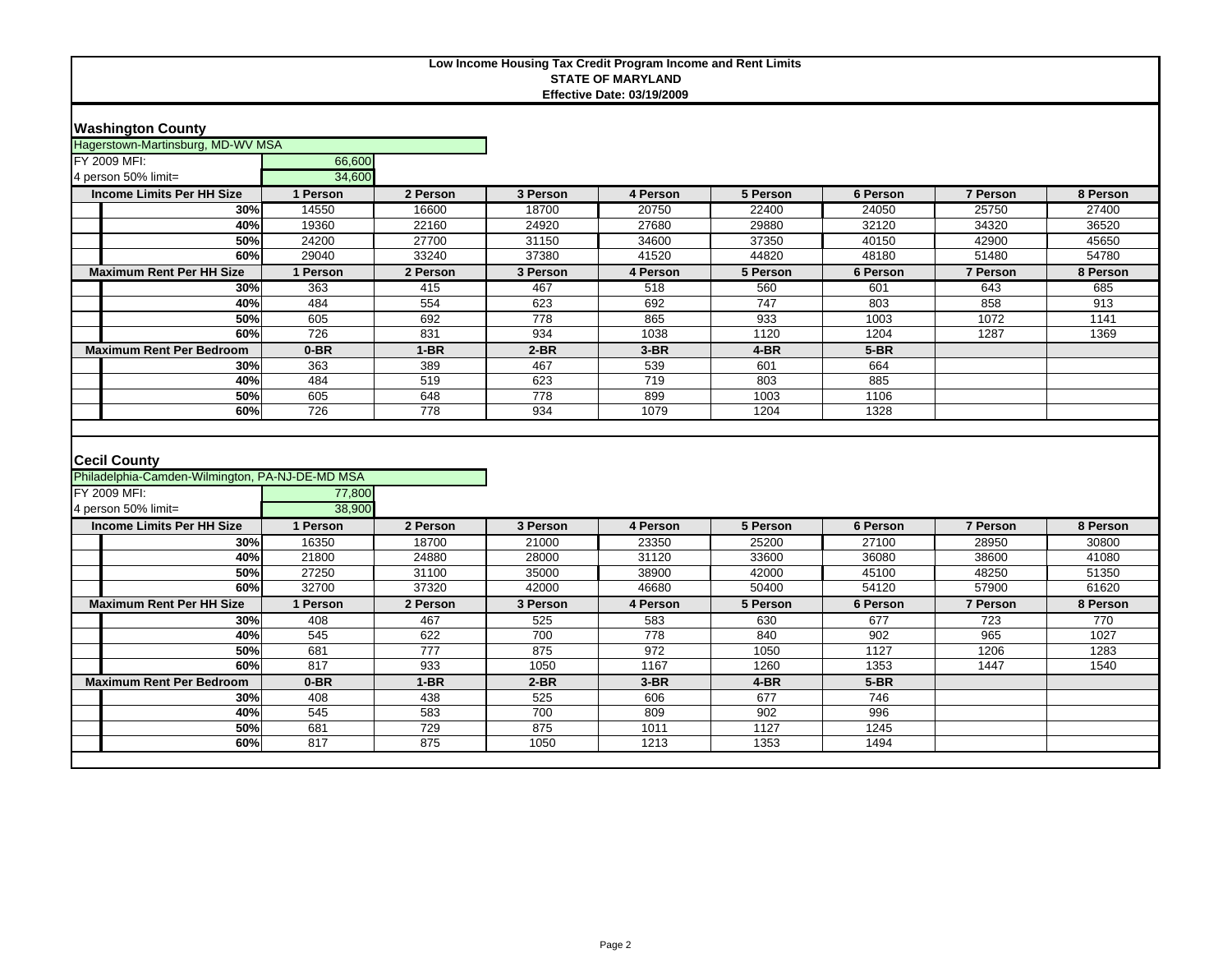# **Low Income Housing Tax Credit Program Income and Rent Limits STATE OF MARYLAND**

| Salisbury, MD MSA                                                    |              |               |               |              |           | <b>Somerset County</b> |                 | <b>HMFA</b> |  |
|----------------------------------------------------------------------|--------------|---------------|---------------|--------------|-----------|------------------------|-----------------|-------------|--|
| FY 2009 MFI:                                                         | 61,900       |               |               |              |           | FY 2009 MFI:           |                 | 52000       |  |
| 4 person 50% limit=                                                  | 34,600       |               |               |              |           | 4 person 50% limit=    |                 | 34600       |  |
| <b>Income Limits Per HH Size</b>                                     | 1 Person     | 2 Person      | 3 Person      | 4 Person     | 5 Person  | 6 Person               | <b>7 Person</b> | 8 Person    |  |
| 30%                                                                  | 14550        | 16600         | 18700         | 20750        | 22400     | 24050                  | 25750           | 27400       |  |
| 40%                                                                  | 19360        | 22160         | 24920         | 27680        | 29880     | 32120                  | 34320           | 36520       |  |
| 50%                                                                  | 24200        | 27700         | 31150         | 34600        | 37350     | 40150                  | 42900           | 45650       |  |
| 60%                                                                  | 29040        | 33240         | 37380         | 41520        | 44820     | 48180                  | 51480           | 54780       |  |
| <b>Maximum Rent Per HH Size</b>                                      | 1 Person     | 2 Person      | 3 Person      | 4 Person     | 5 Person  | 6 Person               | 7 Person        | 8 Person    |  |
| 30%                                                                  | 363          | 415           | 467           | 518          | 560       | 601                    | 643             | 685         |  |
| 40%                                                                  | 484          | 554           | 623           | 692          | 747       | 803                    | 858             | 913         |  |
| 50%                                                                  | 605          | 692           | 778           | 865          | 933       | 1003                   | 1072            | 1141        |  |
| 60%                                                                  | 726          | 831           | 934           | 1038         | 1120      | 1204                   | 1287            | 1369        |  |
| <b>Maximum Rent Per Bedroom</b>                                      | $0 - BR$     | $1-BR$        | $2-BR$        | $3-BR$       | $4-BR$    | $5-BR$                 |                 |             |  |
| 30%                                                                  | 363          | 389           | 467           | 539          | 601       | 664                    |                 |             |  |
| 40%                                                                  | 484          | 519           | 623           | 719          | 803       | 885                    |                 |             |  |
| 50%                                                                  | 605          | 648           | 778           | 899          | 1003      | 1106                   |                 |             |  |
| 60%                                                                  | 726          | 778           | 934           | 1079         | 1204      | 1328                   |                 |             |  |
|                                                                      |              |               |               |              |           |                        |                 |             |  |
|                                                                      |              |               |               |              |           |                        |                 |             |  |
| Calvert, Charles, Frederick, Montgomery and Prince George's Counties |              |               |               |              |           |                        |                 |             |  |
| Washington-Arlington-Alexandria, DC-VA-MD-WV MSA.                    |              |               |               |              |           |                        |                 |             |  |
| FY 2009 MFI:                                                         | 102,700      |               |               |              |           |                        |                 |             |  |
| 4 person 50% limit=                                                  | 51,350       |               |               |              |           |                        |                 |             |  |
| <b>Theoretical inside Devilli Cips</b>                               | $4$ Developm | $Q$ Developed | $2$ Developed | $A$ Develope | $E$ Davas | $C$ Development        | 702222          | 0.5         |  |

| Income Limits Per HH Size       | 1 Person | 2 Person | 3 Person | 4 Person | 5 Person | 6 Person | 7 Person | 8 Person |
|---------------------------------|----------|----------|----------|----------|----------|----------|----------|----------|
| 30%                             | 21550    | 24650    | 27700    | 30800    | 33250    | 35750    | 38200    | 40650    |
| 40%                             | 28760    | 32880    | 36960    | 41080    | 44360    | 47640    | 50920    | 54240    |
| 50%                             | 35950    | 41100    | 46200    | 51350    | 55450    | 59550    | 63650    | 67800    |
| 60%                             | 43140    | 49320    | 55440    | 61620    | 66540    | 71460    | 76380    | 81360    |
| <b>Maximum Rent Per HH Size</b> | 1 Person | 2 Person | 3 Person | 4 Person | 5 Person | 6 Person | 7 Person | 8 Person |
| 30%                             | 538      | 616      | 692      | 770      | 831      | 893      | 955      | 1016     |
| 40%                             | 719      | 822      | 924      | 1027     | 1109     | 1191     | 1273     | 1356     |
| 50%                             | 898      | 1027     | 1155     | 1283     | 1386     | 1488     | 1591     | 1695     |
| 60%                             | 1078     | 1233     | 1386     | 1540     | 1663     | 1786     | 1909     | 2034     |
| <b>Maximum Rent Per Bedroom</b> | $0-BR$   | 1-BR     | $2-BR$   | $3-BR$   | $4-BR$   | $5-BR$   |          |          |
| 30%                             | 538      | 577      | 692      | 800      | 893      | 985      |          |          |
| 40%                             | 719      | 770      | 924      | 1068     | 1191     | 1314     |          |          |
| 50%                             | 898      | 963      | 1155     | 1335     | 1488     | 1643     |          |          |
| 60%                             | 1078     | 1155     | 1386     | 1602     | 1786     | 1971     |          |          |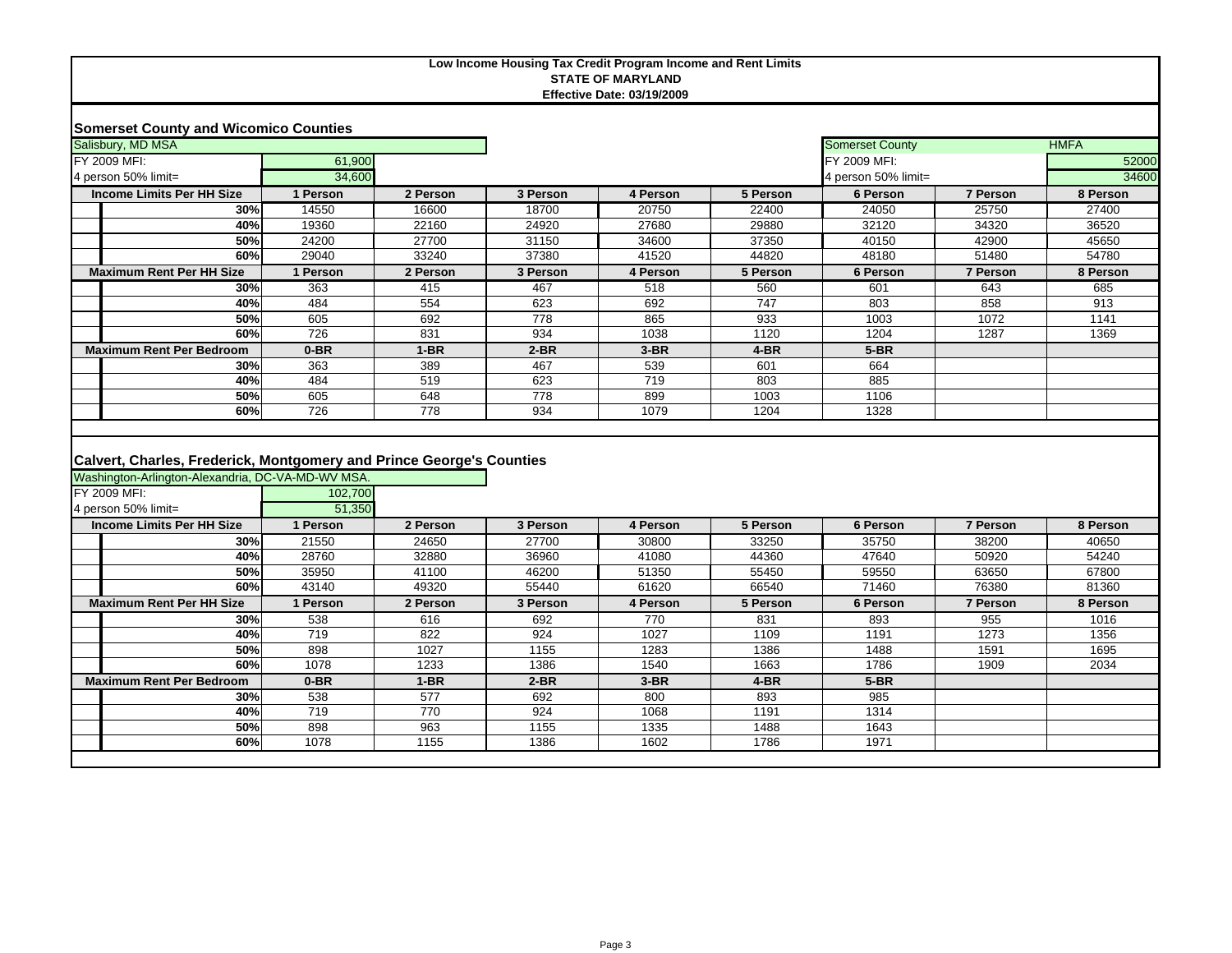### **Caroline County**

| <b>Caroline County</b>           |          |          |          |          |          |          |          |          |
|----------------------------------|----------|----------|----------|----------|----------|----------|----------|----------|
| FY 2009 MFI:                     | 62,100   |          |          |          |          |          |          |          |
| 4 person 50% limit=              | 34,600   |          |          |          |          |          |          |          |
| <b>Income Limits Per HH Size</b> | 1 Person | 2 Person | 3 Person | 4 Person | 5 Person | 6 Person | 7 Person | 8 Person |
| 30%                              | 14550    | 16600    | 18700    | 20750    | 22400    | 24050    | 25750    | 27400    |
| 40%                              | 19360    | 22160    | 24920    | 27680    | 29880    | 32120    | 34320    | 36520    |
| 50%                              | 24200    | 27700    | 31150    | 34600    | 37350    | 40150    | 42900    | 45650    |
| 60%                              | 29040    | 33240    | 37380    | 41520    | 44820    | 48180    | 51480    | 54780    |
| <b>Maximum Rent Per HH Size</b>  | l Person | 2 Person | 3 Person | 4 Person | 5 Person | 6 Person | 7 Person | 8 Person |
| 30%                              | 363      | 415      | 467      | 518      | 560      | 601      | 643      | 685      |
| 40%                              | 484      | 554      | 623      | 692      | 747      | 803      | 858      | 913      |
| 50%                              | 605      | 692      | 778      | 865      | 933      | 1003     | 1072     | 1141     |
| 60%                              | 726      | 831      | 934      | 1038     | 1120     | 1204     | 1287     | 1369     |
| <b>Maximum Rent Per Bedroom</b>  | $0-BR$   | $1-BR$   | $2-BR$   | $3-BR$   | $4-BR$   | $5-BR$   |          |          |
| 30%                              | 363      | 389      | 467      | 539      | 601      | 664      |          |          |
| 40%                              | 484      | 519      | 623      | 719      | 803      | 885      |          |          |
| 50%                              | 605      | 648      | 778      | 899      | 1003     | 1106     |          |          |
| 60%                              | 726      | 778      | 934      | 1079     | 1204     | 1328     |          |          |

### **Dorchester County**

|                                  | <b>Dorchester County</b> |          |          |          |          |          |          |          |
|----------------------------------|--------------------------|----------|----------|----------|----------|----------|----------|----------|
| FY 2009 MFI:                     | 55,200                   |          |          |          |          |          |          |          |
| 4 person 50% limit=              | 34,600                   |          |          |          |          |          |          |          |
| <b>Income Limits Per HH Size</b> | 1 Person                 | 2 Person | 3 Person | 4 Person | 5 Person | 6 Person | 7 Person | 8 Person |
| 30%                              | 14550                    | 16600    | 18700    | 20750    | 22400    | 24050    | 25750    | 27400    |
| 40%                              | 19360                    | 22160    | 24920    | 27680    | 29880    | 32120    | 34320    | 36520    |
| 50%                              | 24200                    | 27700    | 31150    | 34600    | 37350    | 40150    | 42900    | 45650    |
| 60%                              | 29040                    | 33240    | 37380    | 41520    | 44820    | 48180    | 51480    | 54780    |
| <b>Maximum Rent Per HH Size</b>  | 1 Person                 | 2 Person | 3 Person | 4 Person | 5 Person | 6 Person | 7 Person | 8 Person |
| 30%                              | 363                      | 415      | 467      | 518      | 560      | 601      | 643      | 685      |
| 40%                              | 484                      | 554      | 623      | 692      | 747      | 803      | 858      | 913      |
| 50%                              | 605                      | 692      | 778      | 865      | 933      | 1003     | 1072     | 1141     |
| 60%                              | 726                      | 831      | 934      | 1038     | 1120     | 1204     | 1287     | 1369     |
| <b>Maximum Rent Per Bedroom</b>  | $0-BR$                   | $1-BR$   | $2-BR$   | $3-BR$   | $4-BR$   | $5-BR$   |          |          |
| 30%                              | 363                      | 389      | 467      | 539      | 601      | 664      |          |          |
| 40%                              | 484                      | 519      | 623      | 719      | 803      | 885      |          |          |
| 50%                              | 605                      | 648      | 778      | 899      | 1003     | 1106     |          |          |
| 60%                              | 726                      | 778      | 934      | 1079     | 1204     | 1328     |          |          |
|                                  |                          |          |          |          |          |          |          |          |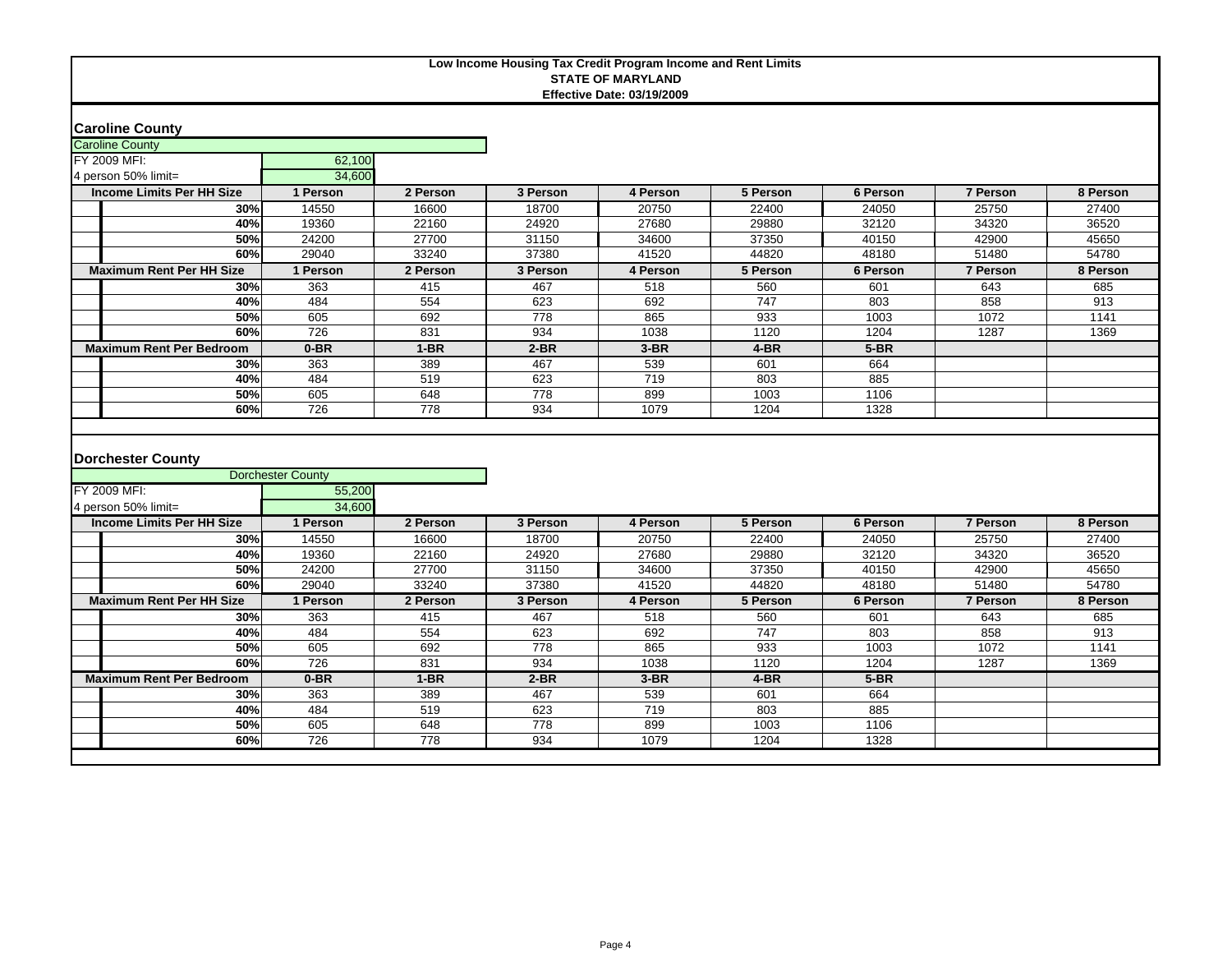### **Garrett County**

| <b>Garrett County</b>            |          |          |          |          |          |          |          |          |
|----------------------------------|----------|----------|----------|----------|----------|----------|----------|----------|
| FY 2009 MFI:                     | 53,100   |          |          |          |          |          |          |          |
| 4 person 50% limit=              | 34,600   |          |          |          |          |          |          |          |
| <b>Income Limits Per HH Size</b> | I Person | 2 Person | 3 Person | 4 Person | 5 Person | 6 Person | 7 Person | 8 Person |
| 30%                              | 14550    | 16600    | 18700    | 20750    | 22400    | 24050    | 25750    | 27400    |
| 40%                              | 19360    | 22160    | 24920    | 27680    | 29880    | 32120    | 34320    | 36520    |
| 50%                              | 24200    | 27700    | 31150    | 34600    | 37350    | 40150    | 42900    | 45650    |
| 60%                              | 29040    | 33240    | 37380    | 41520    | 44820    | 48180    | 51480    | 54780    |
| <b>Maximum Rent Per HH Size</b>  | l Person | 2 Person | 3 Person | 4 Person | 5 Person | 6 Person | 7 Person | 8 Person |
| 30%                              | 363      | 415      | 467      | 518      | 560      | 601      | 643      | 685      |
| 40%                              | 484      | 554      | 623      | 692      | 747      | 803      | 858      | 913      |
| 50%                              | 605      | 692      | 778      | 865      | 933      | 1003     | 1072     | 1141     |
| 60%                              | 726      | 831      | 934      | 1038     | 1120     | 1204     | 1287     | 1369     |
| <b>Maximum Rent Per Bedroom</b>  | $0-BR$   | $1-BR$   | $2-BR$   | $3-BR$   | $4-BR$   | $5-BR$   |          |          |
| 30%                              | 363      | 389      | 467      | 539      | 601      | 664      |          |          |
| 40%                              | 484      | 519      | 623      | 719      | 803      | 885      |          |          |
| 50%                              | 605      | 648      | 778      | 899      | 1003     | 1106     |          |          |
| 60%                              | 726      | 778      | 934      | 1079     | 1204     | 1328     |          |          |
|                                  |          |          |          |          |          |          |          |          |

### **Kent County**

|  | <b>Kent County</b>               |          |          |          |          |          |          |          |          |
|--|----------------------------------|----------|----------|----------|----------|----------|----------|----------|----------|
|  | FY 2009 MFI:                     | 64,500   |          |          |          |          |          |          |          |
|  | 4 person 50% limit=              | 34,600   |          |          |          |          |          |          |          |
|  | <b>Income Limits Per HH Size</b> | l Person | 2 Person | 3 Person | 4 Person | 5 Person | 6 Person | 7 Person | 8 Person |
|  | 30%                              | 14550    | 16600    | 18700    | 20750    | 22400    | 24050    | 25750    | 27400    |
|  | 40%                              | 19360    | 22160    | 24920    | 27680    | 29880    | 32120    | 34320    | 36520    |
|  | 50%                              | 24200    | 27700    | 31150    | 34600    | 37350    | 40150    | 42900    | 45650    |
|  | 60%                              | 29040    | 33240    | 37380    | 41520    | 44820    | 48180    | 51480    | 54780    |
|  | <b>Maximum Rent Per HH Size</b>  | Person   | 2 Person | 3 Person | 4 Person | 5 Person | 6 Person | 7 Person | 8 Person |
|  | 30%                              | 363      | 415      | 467      | 518      | 560      | 601      | 643      | 685      |
|  | 40%                              | 484      | 554      | 623      | 692      | 747      | 803      | 858      | 913      |
|  | 50%                              | 605      | 692      | 778      | 865      | 933      | 1003     | 1072     | 1141     |
|  | 60%                              | 726      | 831      | 934      | 1038     | 1120     | 1204     | 1287     | 1369     |
|  | <b>Maximum Rent Per Bedroom</b>  | $0-BR$   | $1-BR$   | $2-BR$   | $3-BR$   | $4-BR$   | $5-BR$   |          |          |
|  | 30%                              | 363      | 389      | 467      | 539      | 601      | 664      |          |          |
|  | 40%                              | 484      | 519      | 623      | 719      | 803      | 885      |          |          |
|  | 50%                              | 605      | 648      | 778      | 899      | 1003     | 1106     |          |          |
|  | 60%                              | 726      | 778      | 934      | 1079     | 1204     | 1328     |          |          |
|  |                                  |          |          |          |          |          |          |          |          |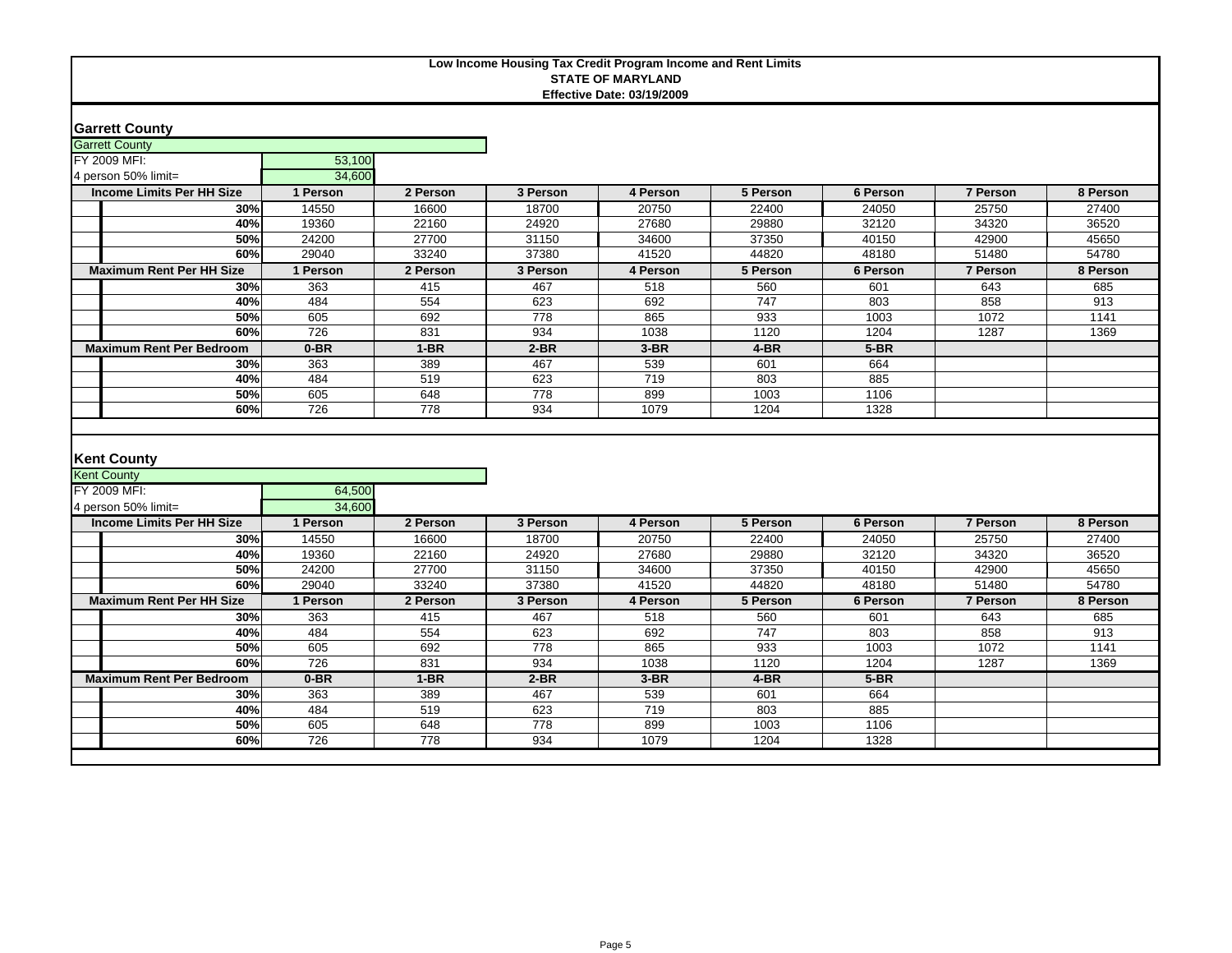#### **St. Mary's County**

|                                               | St. Mary's County |            |            |             |              |              |          |          |
|-----------------------------------------------|-------------------|------------|------------|-------------|--------------|--------------|----------|----------|
| FY 2009 MFI:                                  | 85,600            |            |            |             |              |              |          |          |
| 4 person 50% limit=                           | 42.800            |            |            |             |              |              |          |          |
| <b>Income Limits Per HH Size</b>              | 1 Person          | 2 Person   | 3 Person   | 4 Person    | 5 Person     | 6 Person     | 7 Person | 8 Person |
| 30%                                           | 18000             | 20550      | 23150      | 25700       | 27750        | 29800        | 31850    | 33900    |
| 40%                                           | 23960             | 27400      | 30800      | 34240       | 36960        | 39720        | 42440    | 45200    |
| 50%                                           | 29950             | 34250      | 38500      | 42800       | 46200        | 49650        | 53050    | 56500    |
| 60%                                           | 35940             | 41100      | 46200      | 51360       | 55440        | 59580        | 63660    | 67800    |
| <b>Maximum Rent Per HH Size</b>               | 1 Person          | 2 Person   | 3 Person   | 4 Person    | 5 Person     | 6 Person     | 7 Person | 8 Person |
| 30%                                           | 450               | 513        | 578        | 642         | 693          | 745          | 796      | 847      |
| 40%                                           | 599               | 685        | 770        | 856         | 924          | 993          | 1061     | 1130     |
| 50%                                           | 748               | 856        | 962        | 1070        | 1155         | 1241         | 1326     | 1412     |
| 60%                                           | 898               | 1027       | 1155       | 1284        | 1386         | 1489         | 1591     | 1695     |
| <b>Maximum Rent Per Bedroom</b>               | $0-BR$            | $1-BR$     | $2-BR$     | $3-BR$      | $4-BR$       | $5-BR$       |          |          |
| 30%                                           | 450               | 481        | 578        | 668         | 745          | 821          |          |          |
| 40%                                           | 599               | 642        | 770        | 890         | 993          | 1095         |          |          |
| 50%                                           | 748               | 802        | 962        | 1112        | 1241         | 1369         |          |          |
| 60%                                           | 898               | 963        | 1155       | 1335        | 1489         | 1643         |          |          |
| <b>Talbott County</b><br><b>Talbot County</b> |                   |            |            |             |              |              |          |          |
|                                               |                   |            |            |             |              |              |          |          |
| FY 2009 MFI:                                  | 73,300            |            |            |             |              |              |          |          |
| 4 person 50% limit=                           | 36.650            |            |            |             |              |              |          |          |
| <b>Income Limits Per HH Size</b>              | 1 Person          | 2 Person   | 3 Person   | 4 Person    | 5 Person     | 6 Person     | 7 Person | 8 Person |
| 30%                                           | 15400             | 17600      | 19800      | 22000       | 23750        | 25500        | 27300    | 29050    |
| 40%                                           | 20520             | 23440      | 26400      | 29320       | 31680        | 34000        | 36360    | 38720    |
| 50%                                           | 25650             | 29300      | 33000      | 36650       | 39600        | 42500        | 45450    | 48400    |
| 60%                                           | 30780             | 35160      | 39600      | 43980       | 47520        | 51000        | 54540    | 58080    |
| <b>Maximum Rent Per HH Size</b>               | 1 Person          | 2 Person   | 3 Person   | 4 Person    | 5 Person     | 6 Person     | 7 Person | 8 Person |
| 30%                                           | 385               | 440        | 495        | 550         | 593          | 637          | 682      | 726      |
| 40%                                           | 513               | 586        | 660        | 733         | 792          | 850          | 909      | 968      |
| 50%                                           | 641               | 732        | 825        | 916         | 990          | 1062         | 1136     | 1210     |
| 60%                                           | 769               | 879        | 990        | 1099        | 1188         | 1275         | 1363     | 1452     |
| <b>Maximum Rent Per Bedroom</b>               | $0-BR$            | $1-BR$     | $2-BR$     | $3-BR$      | $4-BR$       | $5-BR$       |          |          |
| 30%                                           | 385               | 412        | 495        | 571         | 637          | 704          |          |          |
| 40%                                           | 513               | 549        | 660        | 762         | 850          | 938          |          |          |
| 50%<br>60%                                    | 641<br>769        | 686<br>824 | 825<br>990 | 953<br>1143 | 1062<br>1275 | 1173<br>1407 |          |          |